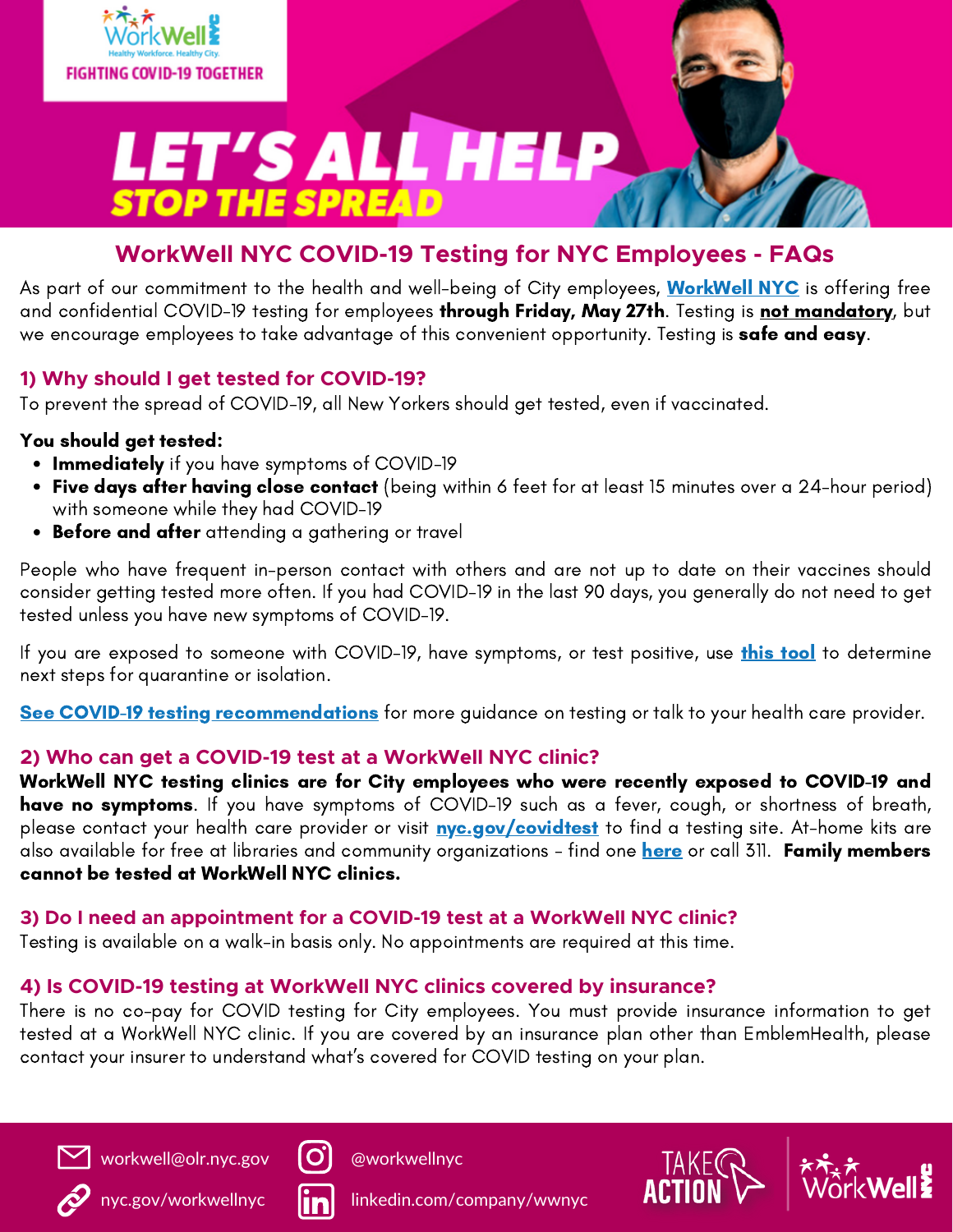

# **LET'S ALL HELP**<br>STOP THE SPREAD

#### **WorkWell NYC COVID-19 Testing for NYC Employees - FAQs**

#### **5) What do I need to bring with me to my test?**

You must bring your health insurance card and City employee photo ID. Face coverings are strongly recommended at all WorkWell NYC clinics. If you forget your insurance card, you can look up your insurance information online using your mobile device.

#### **6) What type of COVID-19 tests do WorkWell NYC clinics offer?**

WorkWell NYC clinics offer PCR testing for COVID-19. These tests detect genetic material of the virus that causes COVID-19. PCR tests are very accurate, as they can detect the virus even if there is only a small amount in your system. During a PCR test, a swab (similar to a long Q-tip) will be put into your nose. Rapid tests and antibody tests are not available at WorkWell NYC clinics. Learn more about testing [here](https://www1.nyc.gov/assets/doh/downloads/pdf/imm/covid-19-testing-faq.pdf).

#### **7) How long will my test take?**

Your test should take approximately 10 minutes. Please speak with your supervisor for questions regarding testing during your work day. There is no excused leave available for worksite testing, but staff can use their lunch time or accrued leave.

#### **8) How long will it take to receive my results? How do I receive my results?**

It will take 24-48 hours to receive your results. You will receive an email with a link to a secure portal with your results. If you do not receive your results within 72 hours, call SOMOS at 833-SOMOSNY.

#### **9) What does a positive test result mean?**

A positive test result means that you most likely have COVID-19 and must stay home and take precautions to reduce the risk of spreading the virus to others. Information about what to do when sick, how to protect others and when you can leave home is available at **[nyc.gov/health/coronavirus](https://www1.nyc.gov/site/doh/covid/covid-19-main.page)**. Treatments are available to reduce symptoms and prevent hospitalization - learn more [here](https://www1.nyc.gov/assets/doh/downloads/pdf/covid/treatments-available.pdf).

If you test positive, please notify your HR Department for next steps and leave [options](https://www1.nyc.gov/assets/dcas/downloads/pdf/guidelines/leave_guidance_applicable_to_employees_during_outbreak.pdf). You will also receive a call or text from the Test & Trace Corps with important information and resources.

#### **10) What does a negative COVID-19 test result mean?**

A negative test result means that you do not have COVID-19. To prevent getting or spreading COVID-19:

- Get vaccinated and boosted
- Stay home if you're sick
- Wear a face covering
- Wash your hands often with soap and water or use an alcohol-based hand sanitizer

Learn more about vaccines and boosters and find a location to get vaccinated [here.](https://www1.nyc.gov/site/doh/covid/covid-19-vaccines.page)



[workwell@olr.nyc.gov](http://olr.nyc.gov/)







[nyc.gov/workwellnyc](https://www1.nyc.gov/site/olr/wellness/wellnesshome.page) | ind linkedin.com/company/wwnyc